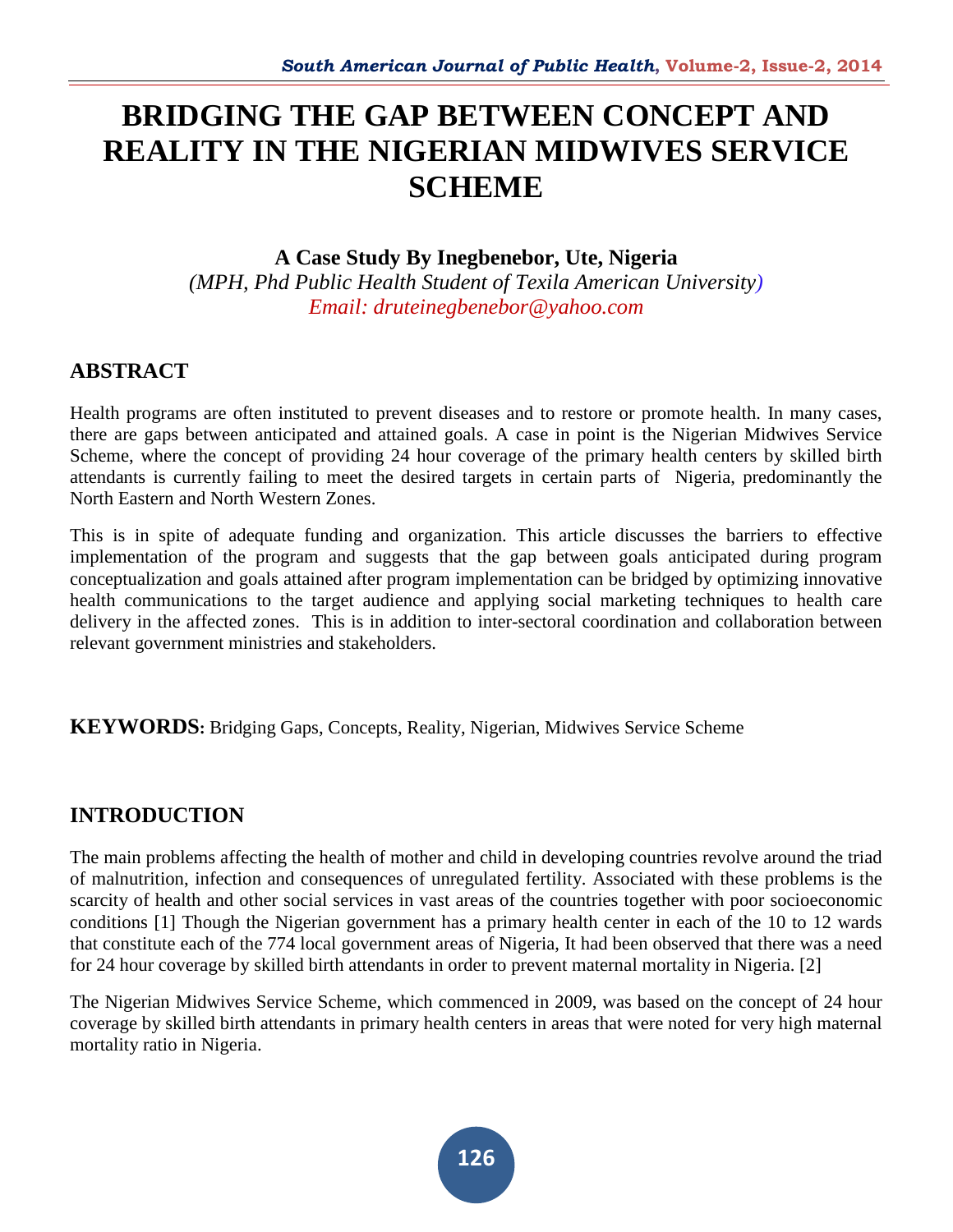The rationale was that maternal, newborn, and child health indices in Nigeria vary widely across geopolitical zones and between urban and rural areas, mostly due to variations in the availability of skilled attendance at birth. [3] The program was expected to reduce maternal mortality ratio to acceptable levels in Nigeria. At the outset of the program in 2009, the maternal mortality ratio varied as follows:

- Northeast zone: 1,549/100,000 live births
- South West Zone: 165/100,000 live births.
- Urban areas  $351/100,000$  live births
- Rural areas: 828/100,000 live births
- The under-5 mortality rate:  $171/1,000$  live births (Range 87-219/1000 live births)[4]

Although the rates are lower in the South East and South West, indices in these regions still fall short of global development targets[4] Compared to the developed countries with average maternal mortality of less than 13 per 100,000,[5] these indices illustrate the dismal state of health care delivery in Nigeria.

The 41% reduction in the maternal mortality ratio in Nigeria from 1100/100000 to 608/100,000 at a rate of 1.4% per year indicates an attempt by the Federal Government of Nigeria to halt and reverse the trend of escalating maternal mortality ratio. However, this has not taken Nigeria close to the target of reducing the maternal mortality ratio by three quarters in 2015. [6]

Four years after the inauguration of the Midwives Service Scheme, there is evidence that the program is not meeting the expected targets.[4] However, announcements made by the Federal Minister for Health in December 2013 indicate that maternal mortality ratio has dropped to 224/100,000 live births while the infant mortality rate has dropped to  $65/1000$  live births.[7]

But, the Society of Obstetricians and Gynecologists of Nigeria (SOGON) hold a contrary opinion since the figures announced were from the statistics computed by findings of the National HIV and AIDS and Reproductive Health Survey from hospital based study alone.[8] This is against the background that several Nigerian women patronize Traditional Birth Attendants, [9] and charlatans.

Thus the target of reducing the maternal mortality ratio by three quarters by 2015 may be an illusion. This may be due to the presence of several barriers, which, may have been overlooked at the outset of the program. These barriers include social, political, religious, cultural and educational barriers.

Breaking these barriers and applying innovative approach of social marketing principles are likely to bridge the gap between the goals expected during conceptualization of this program and the current reality being faced by the organizing agency, eliminate program stagnation and accelerate progress towards the realization of the fifth millennium development goal.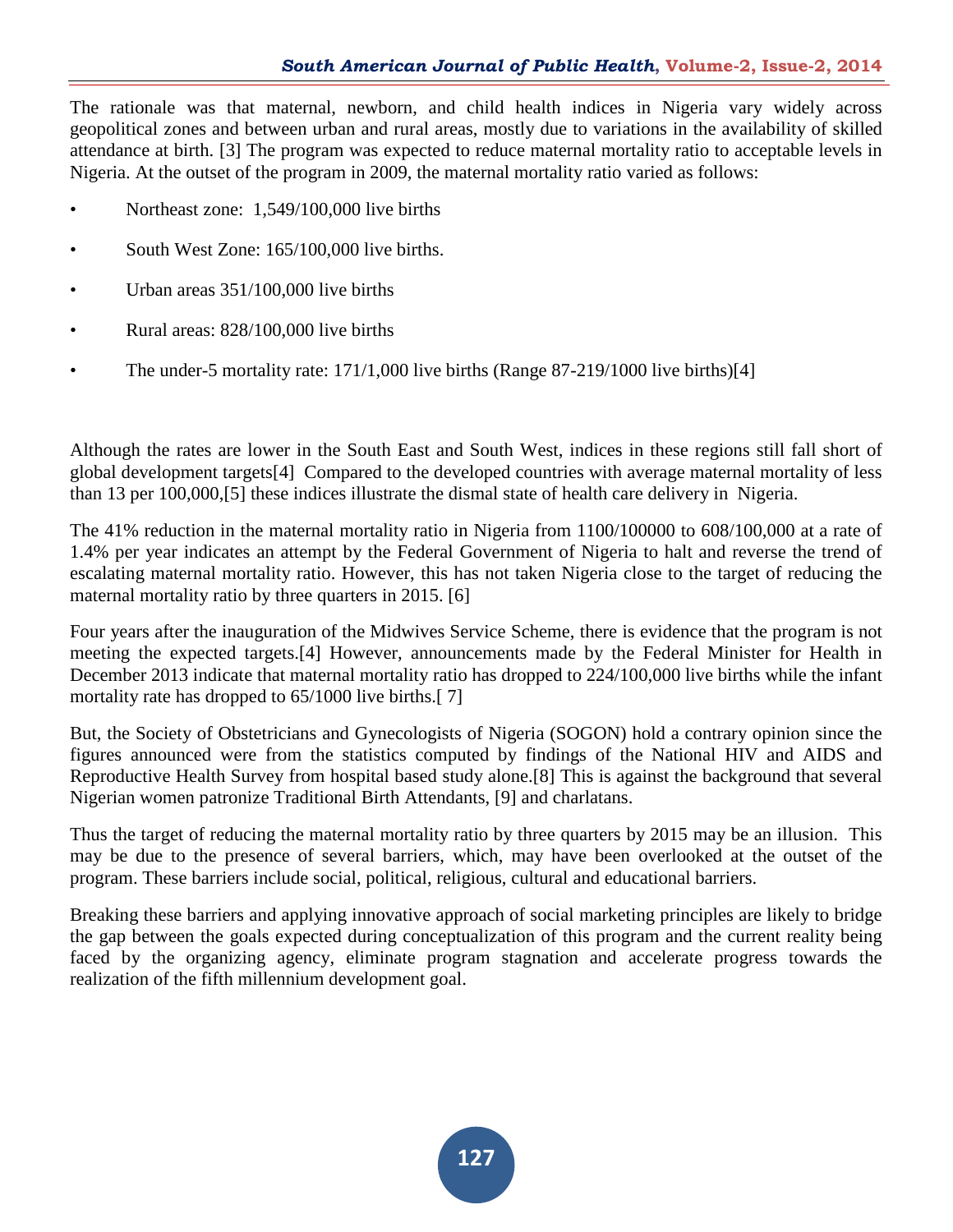## **POLITICAL BARRIERS**

The quest for power and recognition is making certain political gladiators to propose and promote bills, which seem to protect cultural heritage that can jeopardize the progress being made by the relevant governmental agencies to reduce the adversely high health indices in the northern zones of Nigeria.

Recently, a bill was deliberated upon to amend Section 29(4) of the Nigerian constitution. Section 29(4) (a) and (b) provides, *'For the purposes of subsection 1 of this section: (a) "full age" means the age of 18 years and above; (b) any woman who is married shall be deemed to be of full age'* The Senate initially voted to remove section 29(4) (b).

In spite of the monumental problems of escalating maternal mortality and morbidity resulting from prolonged obstructed labor, obstetric fistulae, secondary to underdeveloped female pelvis due to child marriage and malnutrition, and high divorce rates and social ostracism resulting from complications of pregnancy and child birth from such marriages, 35 Nigerian Senators, mainly from the North Western and North Eastern Zones formed a formidable opposition, which voted successfully to retain section 29(4) (b) under the guise that it was un-Islamic to vote otherwise. [10] Their action favored child marriage, which allows girls to be married at the age of 13 years, sometimes before their first menstrual periods. Such policies can only aggravate the already bad situation.

## **RELIGIOUS BARRIERS**

In many parts of Nigeria, it is common to find pregnant women attempting to deliver in churches under supervision of wives of pastors and prophets. Many of these people brainwash their converts into believing that demons can obstruct the process of child birth and that such deliveries are only possible with spiritual intervention in the church.

In addition, they encourage women who have been advised to have cesarean section to deliver in the church. While a few women have successful childbirth, most women develop devastating and debilitating injuries leading to obstetric fistulae, ruptured uterus, postpartum hemorrhage, puerperal sepsis and possibly death.

### **COMMUNITY HOSTILITY**

Rivalry between local health workers and skilled birth attendants has been observed by midwives serving in the North Eastern zone of Nigeria. Several midwives in the Midwives Service Scheme have complained of uncooperative attitude of their subordinates, who complain of having to work under supervision of midwives in the scheme, often referring to the fact that these midwives are not state indigenes. (Personal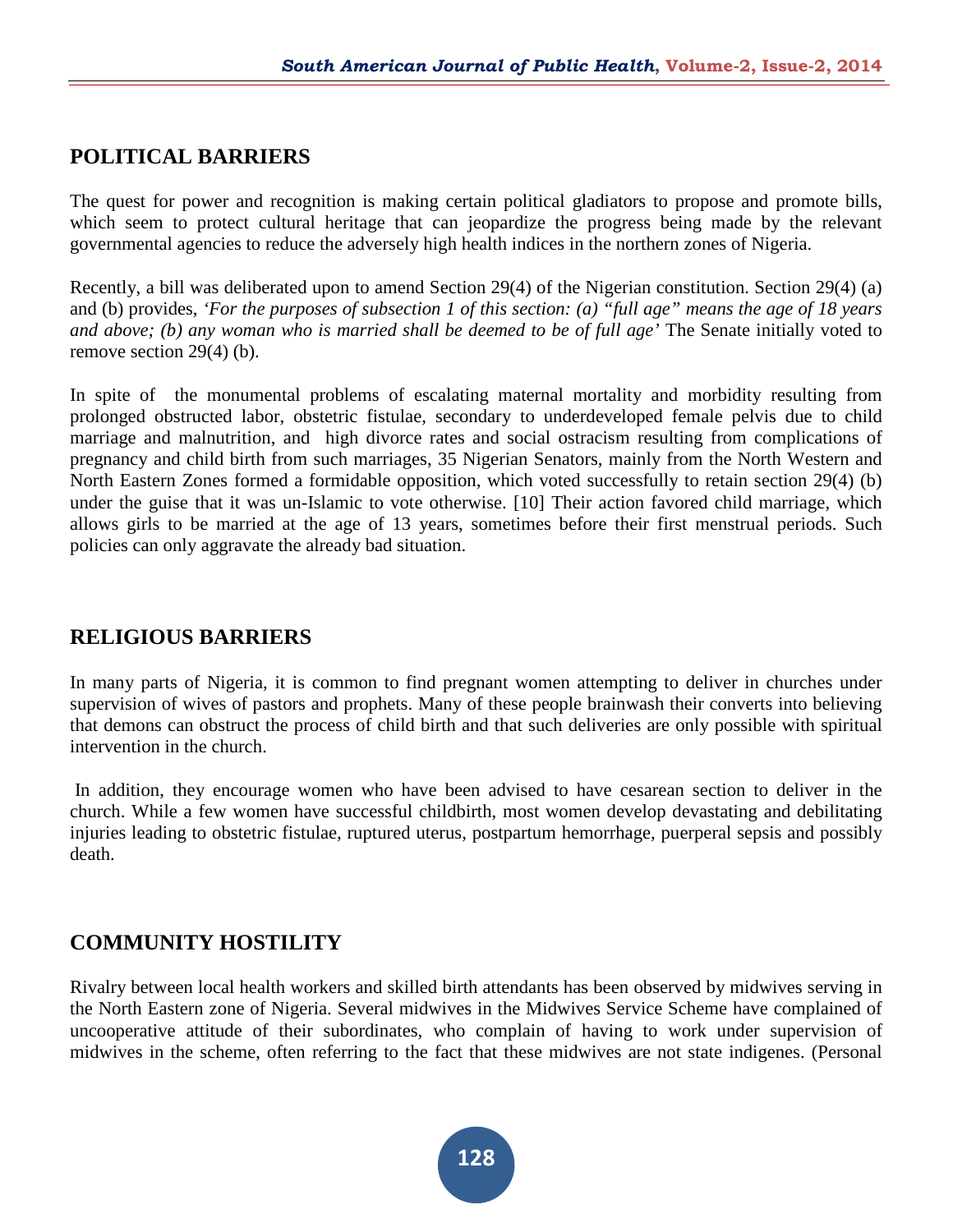communication). It should be realized that employees can be internal enemies of a program if they are dissatisfied. [11]

These attendants should be educated on the need to learn from the midwives and not harass them. The attendants should see the midwives as partners in health care delivery and as fellow Nigerians working to promote health of fellow Nigerians irrespective of the state of origin. Terrorism has become a major issue in the Northern zones of Nigeria where 'Boko Haram', a fascist group that is anti western education, is unleashing terrorism to Christian residents and sometimes other residents irrespective of their religious inclinations.

## **EDUCATIONAL BARRIERS**

A major problem in the northern zones where Midwives Service Scheme is not yielding expected results is mass illiteracy perpetuated by religious leaders who believe that western education will prevent people from adhering to their religious teachings. The level of maternity and mortality have been associated with level of education.[3] The literacy level in Nigeria varies markedly between urban and rural areas, between North and South, and is known to be lowest in the Northern zones of Nigeria, which are currently resistant to the Midwives Service Scheme. According to the 2006 Census in Nigeria, the entire population of all ages who could read and write in any language was 78.6%.

This consisted of 84.35% male and 72.65% female. The level of literacy among male and female children population in rural and urban areas varied between 40.9% and 82.6% among male while that of female ranged between 14.6% and 74.7%. With regard to adult population aged 15 years and above, the level of literacy ranged between 14.6% and 62.8% for female while that of male ranged between 40.9% and 81.3% [12].

The regional variation in health indices are closely related to the literacy rate in the various geographical zones of Nigeria. For example Lagos State, which has the highest literacy rate (92%) in Nigeria is in the South West Zone, which has the lowest maternal mortality rate while Borno State with lowest literacy rate (14.5%)[13] is in the North East, which has the highest maternal mortality rates in Nigeria as well as resistance to change. This is also the state where child marriage and deep seated cultural barriers are rife.

# **CULTURAL BARRIERS**

Many cultural barriers are inextricably intertwined with illiteracy, ignorance, poverty and misconceptions. Knowledge comes through education and knowledge also can prevent poverty and malnutrition. Cultural practices harmful to health abound in Nigeria. The care or lack of care of women is determined to a large extent in most developing countries by the influence of traditional or cultural factors.

Most communities in rural Nigeria tend to adhere to the old local belief of their forefathers that pregnancy and delivery is the province of Traditional Birth Attendants. In a study of health seeking behavior in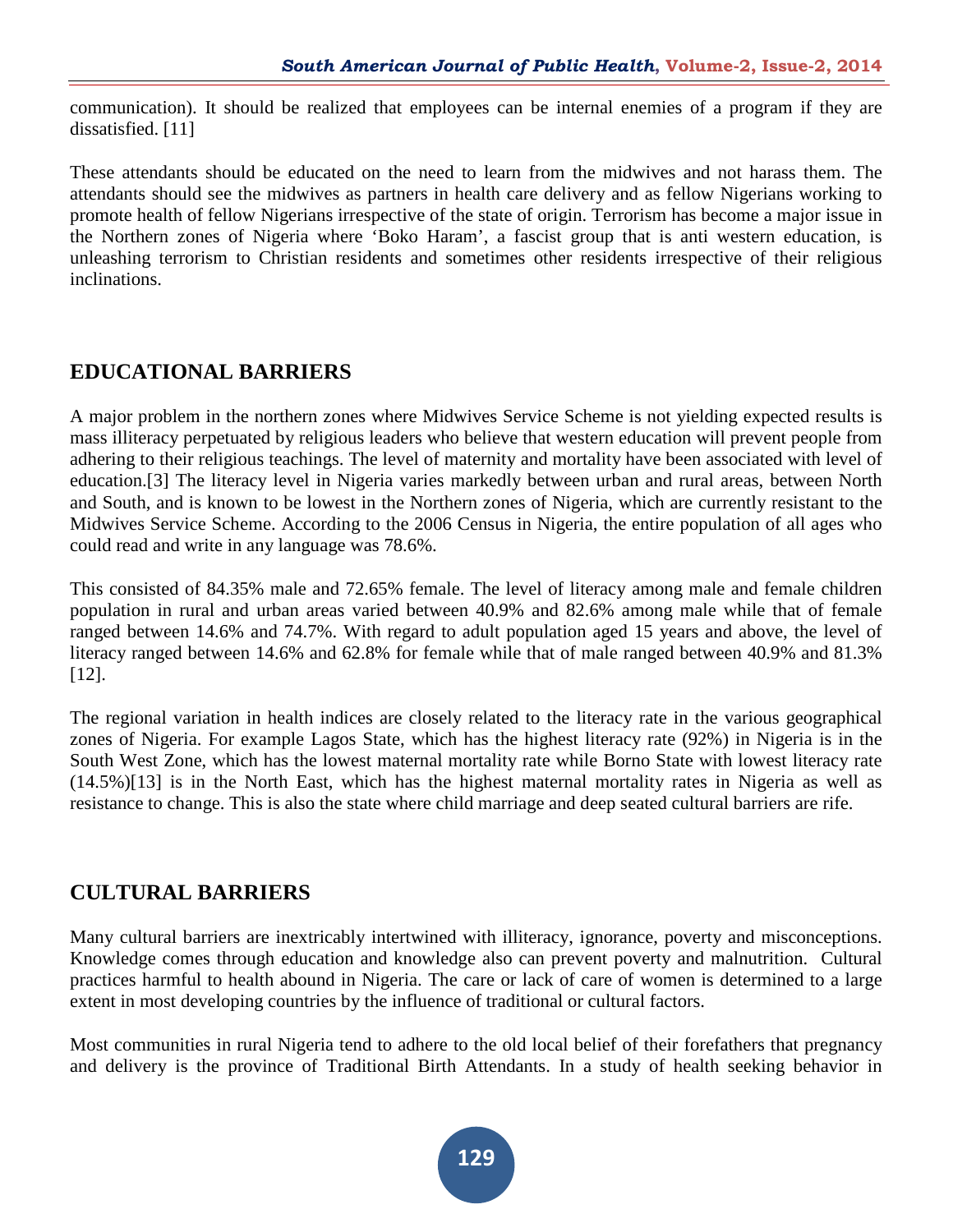Ologbo, a rural community in the South geopolitical zone of Nigeria, it was found that, private maternity center was the most preferred place for childbirth (37.3%), followed by Traditional Birth Attendants (TBAs) (25.5%). Government facility was preferred by only 15.7%.

Reasons for the low preference included irregularity of staff at work (31.4%), poor quality of services (24.3%), and high costs (19.2%). [9]The cultural pattern in some developing countries is such that women occupy subordinate position in the community. In Nigeria, decision making both in the family and in public sphere is still largely left to the man. [14] The acceptance or not of modern maternity practices may therefore depend on the husbands who may prefer their pregnant wives to assist in the farms or perform household duties rather than attend antenatal clinics.

Although it is common knowledge that maternity services in many developing countries are poorly utilized and that some areas have very scanty or no maternity services, it is nevertheless very difficult to assess the degree of relevant data whereas in developed countries, accurate data are readily obtained from hospitals, maternity centers or national health statistics and these data are very often representative of the situation in general populations.

In most developing countries, especially in the rural areas, national health statistics are either not available or at best are inaccurate. An important reason is that many women do not utilize hospital facilities because they are frightened, cannot afford the expenses or prefer to use traditional methods. [15, 9] This explains why most epidemiological investigations (using hospital data) from developing countries, cannot give a true representation of what obtains in the general population. [16, 17]

Vast discrepancies continue to exist in access to maternal health care between the developed and developing world, richer and poorer women, urban and rural women, and educated and uneducated women.

At least, 35% of women in the developing countries still receive no antenatal care, almost 50% give birth without skilled attendant and 70% receive no postpartum care. In contrast, maternal health care is nearly universal in developed countries. A range of barriers; (delays) limit women's access to care including distance, [18] cost multiple on women's time, poverty and lack of decision making power. Ensuring that women have access to maternal health care, particularly at delivery and in case complication is essential to saving their lives. [19]

# **BRIDGING GAPS THROUGH PARTNERSHIPS AND MASS EDUCATION CAMPAIGNS**

A comprehensive approach to successful implementation of the Midwives Service Scheme in Nigeria includes utilizing innovative health communications to the policy makers, politicians, rural and urban dwellers with special attention to the zones in which the scheme is not currently effective. There is need for partnership [20] among the stakeholders such as the policy makers, politicians, opinion leaders, religious leaders, school teachers, traditional birth attendants, nurses, midwives, doctors, and organizations involved in print and electronic media. The aim of this is to improve the general educational level of all members of the community and create awareness among the stakeholders.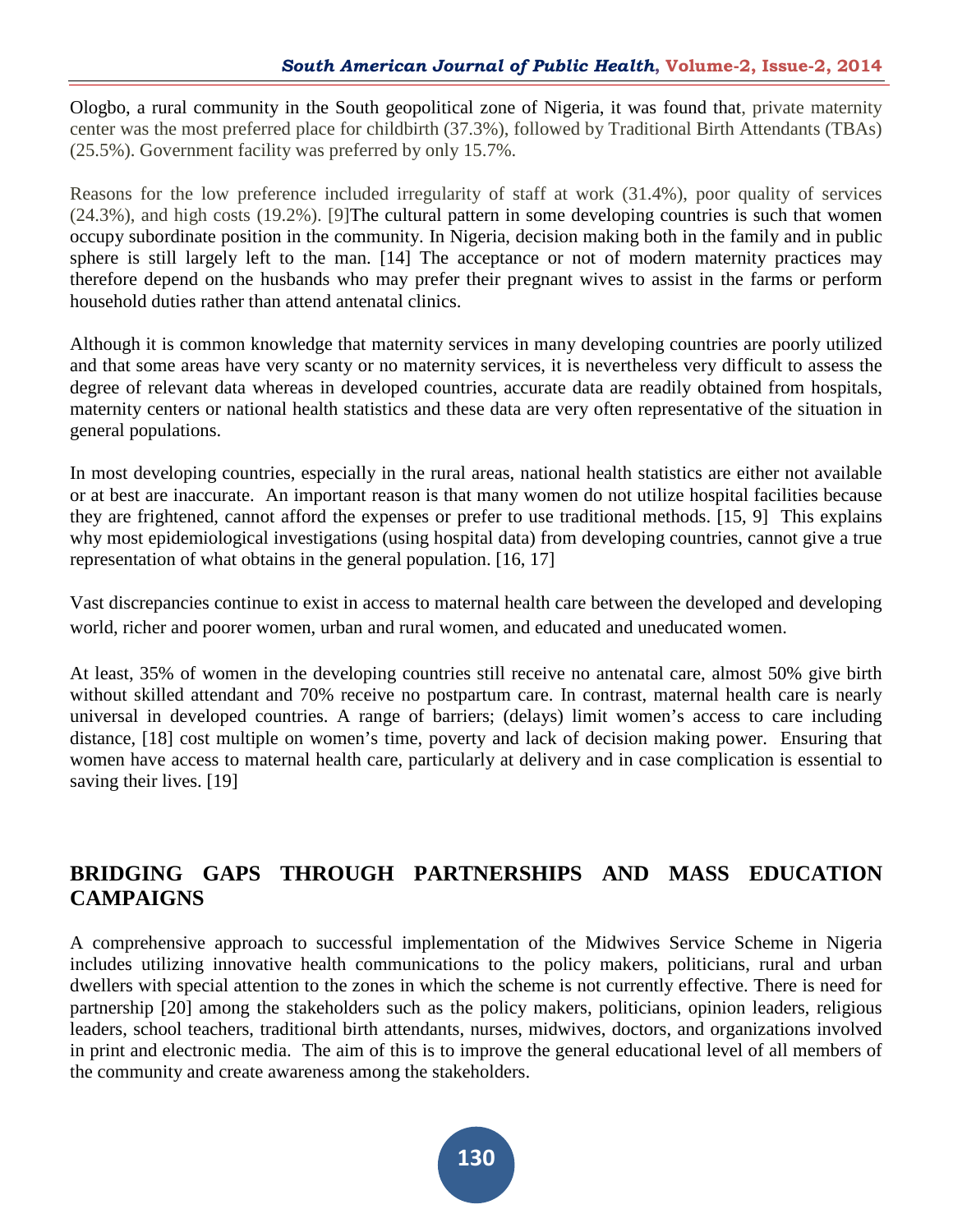The electronic and print media will help to jingle adverts on maternal health care on radio and television and also display such adverts in local newspapers. This message will include information on the primary health centers and maternities such as location in the various communities, available facilities and affordable pricing. Sermons in churches and mosques should include health messages on maternal health. Maternal health and reproductive health should also be taught in schools.

The effect of this will be to inculcate maternal and reproductive health promotion in adolescents, who will grow up to implement these teachings in their families. In addition they will also inform their parents and help to reinforce messages already received by parents in mosques, churches, markets and print and electronic media.

## **HOME VISITING**

Midwives and volunteers should endeavor to visit pregnant women at home. This tends to win the confidence of pregnant women and break social barriers between the patients and the staff in the health center. Apart from giving the patient psychological enhancement, it serves to educate the midwifery staff about the social environment of the patient. [21]

### **'EDUTAINMENT'**

This is a term developed from education and entertainment. The strategy is n to educate people while they are being entertained. [22] Primary health centers should be reinvented and launched with entertainment while partnerships are being developed among the stakeholders. Partnerships serve to integrate and involve the members of the community in the promotion of their own health using locally available resources in a win-win situation.

Appropriate health communication through information education and communication materials or Health education directed to policy makers at all tiers of government can modify the behavior of political leaders and motivate them to act in the best interest of their followers. Such health communication can be done through print and electronic media and persuasive interpersonal communication.

Since politicians often invite dance troupes while campaigning, health messages can be encoded in the songs and demonstrations by the dancers to the target audience. This will promote both the politician and the health of the community.

### **SOCIAL ENVIRONMENTAL MODIFICATION**

Desirable behavior of utilizing primary health care facilities can be achieved through social environmental modification, which is based on the fact that most individuals will not readily accept something new until it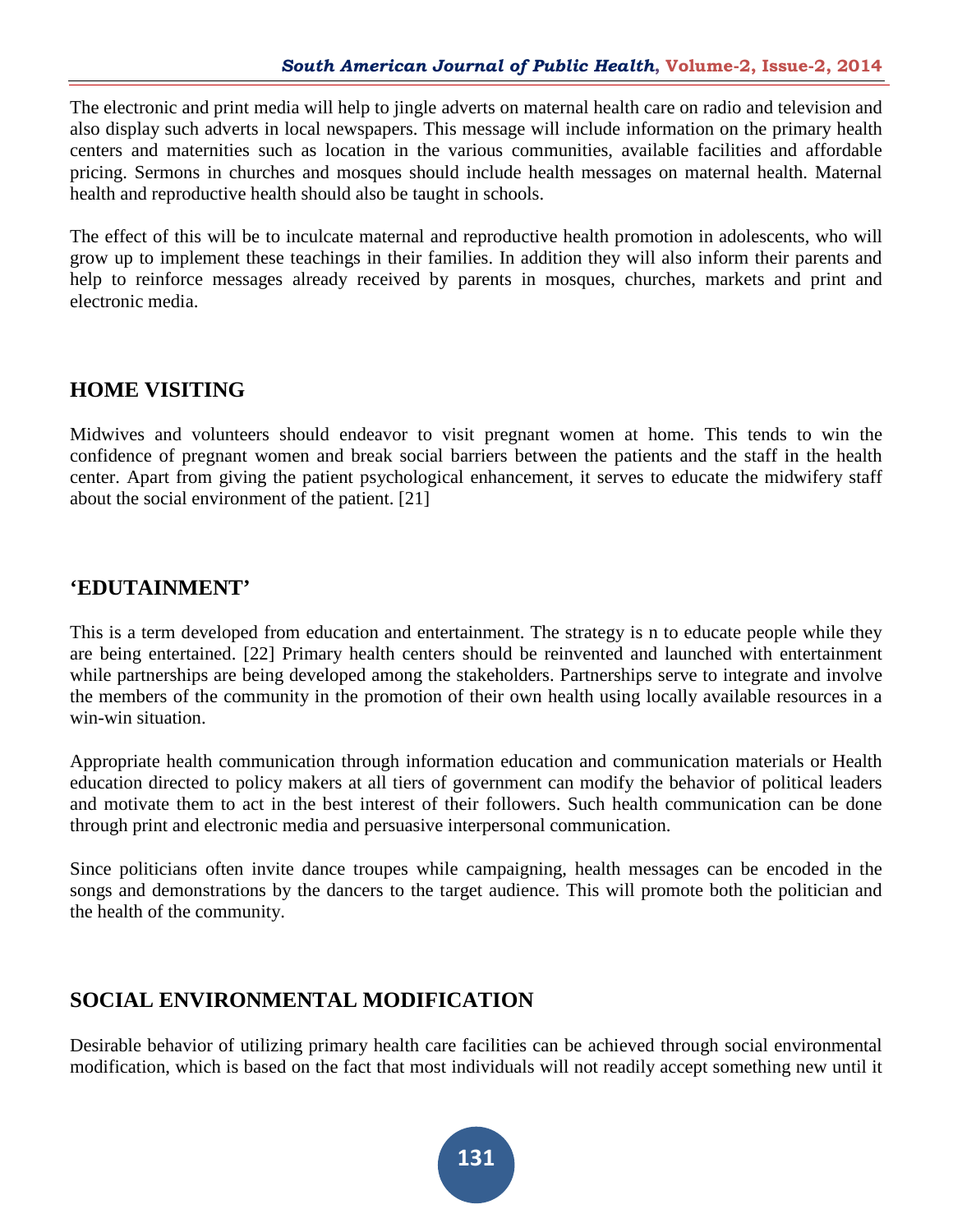has been approved by the group to which they belong. [21] This implies that if antenatal services and delivery are approved by the religious group that a woman belongs, she will readily accept such services. Therefore developing partnerships with pastors, Imams, opinion leaders and other service chiefs in the community will facilitate primary health care utilization in the North-Western and North Eastern zones that are currently resistant to change.

## **REGULATING THE ENVIRONMENT**

There is a need for the government to legislate on place of delivery. Deliveries must take place in medical institutions with skilled birth attendant. It is a colossal failure on the part of the government to attempt to train illiterate Traditional Birth Attendants for child birth supervision. Traditional Birth Attendants are unable to make early diagnosis and offer appropriate treatment as they cannot measure blood pressure and other indicators necessary for monitoring progress in labor. [2]

Traditional Birth Attendants may be integrated into the services of the primary health centers for the purpose of building partnerships and public relations with the communities but should never be left alone to supervise deliveries. There should also be legislation against private practices by Traditional Birth Attendants. The men ( who are usually the family bread winners and decision makers) and women in the affected zone should educated in the mosques, churches and markets by trained health educators, who should persuade and motivate women to use the facilities in the primary health centers. The dangers of not using health facilities should be demonstrated by local drama and pictorial presentation

### **CONCLUSION**

The ministry of Education should improve on enrolment in the primary schools and motivate teachers while the Ministry of Agriculture should ensure production of adequate food. The Ministry of Health should ensure that immunization is effective and educate the public on the combination of locally available food stuff that will form a balanced diet for the girl child so that she will be optimally developed and prepared for childbirth. Besides the ministry of health and Environment should ensure that the environment is hygienic enough to avoid infections that will be conducive to stunting of the girl child.

The Ministry of works and Transport should ensure that the roads are motor-able and that waterways are devoid of danger so that transport of pregnant women to health facilities will be facilitated during labor and emergencies. The Ministry of Women Affairs should ensure that women's rights are protected and women are empowered through training and apprenticeship. To facilitate women empowerment, women should be educated on how to access low interest loans through non-governmental organizations such as Live above Poverty Organization (LAPO). Thus, intersectoral coordination and collaboration between the Ministries of Education, Agriculture, Health, Environment, Works, Transport and women Affairs will optimize the results and improve the health indicators in all zones in Nigeria.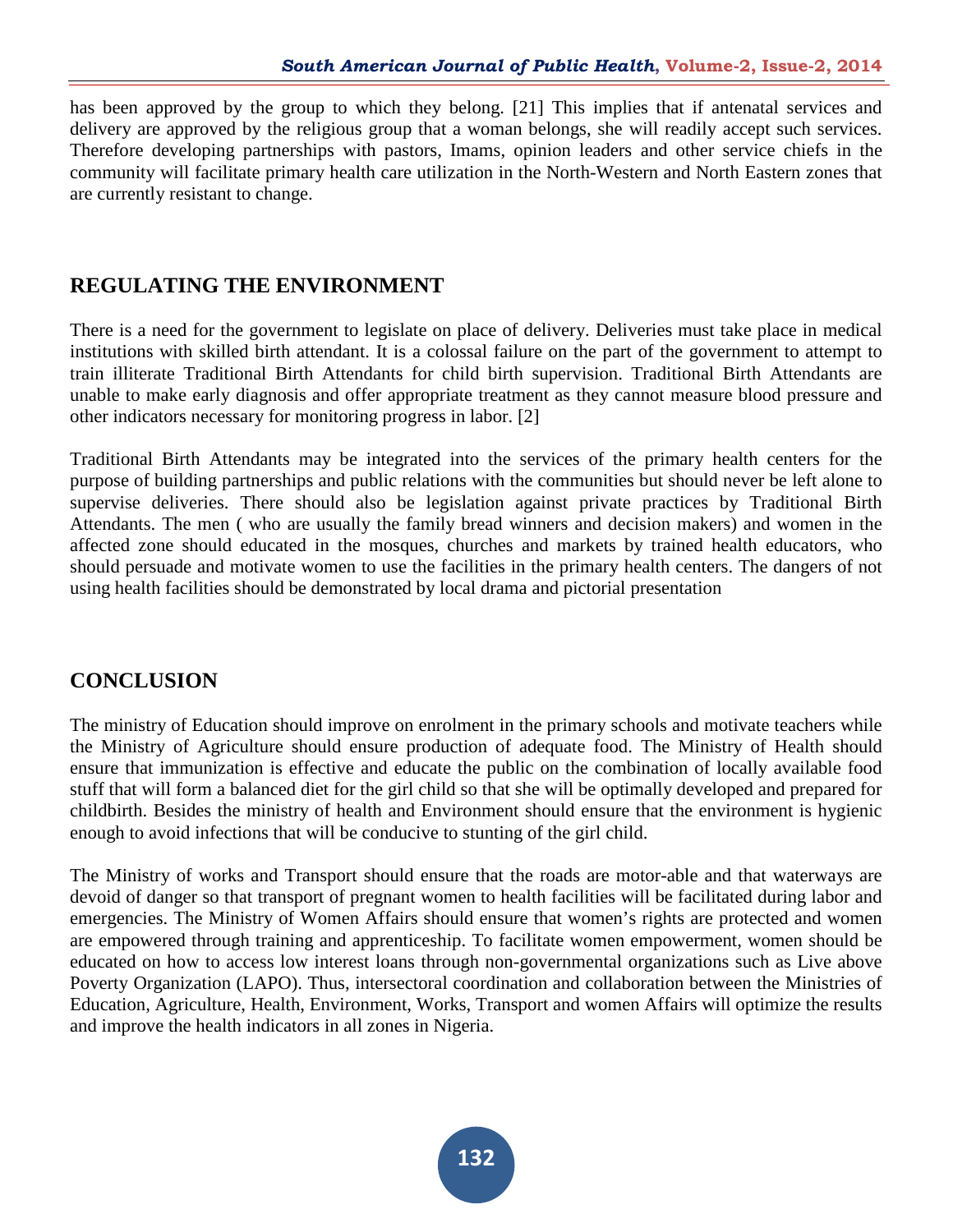## **REFERENCES**

1) Abimbola, S, Okoli, U, Olubajo, O, Abdullahi, M J and Pate, MA The Midwives Service Scheme in Nigeria. PLoS Med. 2012; 9(5): e1001211. doi: 10.1371/journal.pmed.1001211. PMCID: PMC3341343.

2) Ajumobi, F Underage Marriage: Playing games with child's rights. Sunday Vanguard. 45-47 www.vanguardngr.com accessed 29/07/2013.

3) Abou Zahr, C Maternal mortality in 1995. WHO/UNICEF/UNFPA. Maternal mortality in 1995: estimates developed by WHO, UNICEF, UNFPA.WHO/RHR01.9. Geneva, World Health Organization.1997.

4) Cheng, H, Kotler, P, and Lee, N. R. Building Partnerships. Social Marketing for Public Health: An Introduction. Jones and Barlett Publishers. LLC. 2009; 8.

5) Cheng, H, Kotler, P, and Lee, N R Edutainment. Social Marketing for Public Health: An Introduction. Jones and Barlett Publishers. LLC.2009; 12

6) Ekwempu CC The influence of antenatal care on pregnancy outcome. Tropical Journal of Obstetrics and Gynecology.1988; I: 67-71.

7) Ezekwem, U Social Practices harmful to women in Nigeria. Tropical Journal of Obstetrics and Gynecology. 2002; 19 S (1): S22-25.

8) Harrison K A Maternal mortality in Nigeria: the real issues. Afr. J. Reprod Health. 1997; 1(1):7–13

9) Harrison, KA The influence of maternal age and parity on childbearing with special reference to primigravidae aged 15 years and under. British Journal of Obstetrics and Gynecology. 1985; 92(S5) 23-31.

10) Hogan, M C, Foreman, K J, Naghavi, M., Ahn, SY Maternal Mortality for 181 Countries, 1980- 2008; a systematic analysis of progress towards Millennium Goal 5. The Lancet.2010; 375 (9726): 1609-1623.

11) HealthNewsNG.com . Nigeria records reduction in infant and maternal mortality rates. http://www.healthnewsng.com/2013/12/nigeria-records-reduction-in-infant-and.html. Accessed on 18/04/2014

12) Inegbenebor, U. Conceptual model for the prevention of maternal mortality in Nigeria Tropical doctor. 2007; 2(37):104-106. PMID: 17540095.

13) Kotler. P Satisfying Both Employees and Customers. Selling Services for Profit. Marketing Management: Analysis, Planning, Implementation, Control.. Ninth Edition. Prentice Hall of India. New Delhi. 1999; 482.